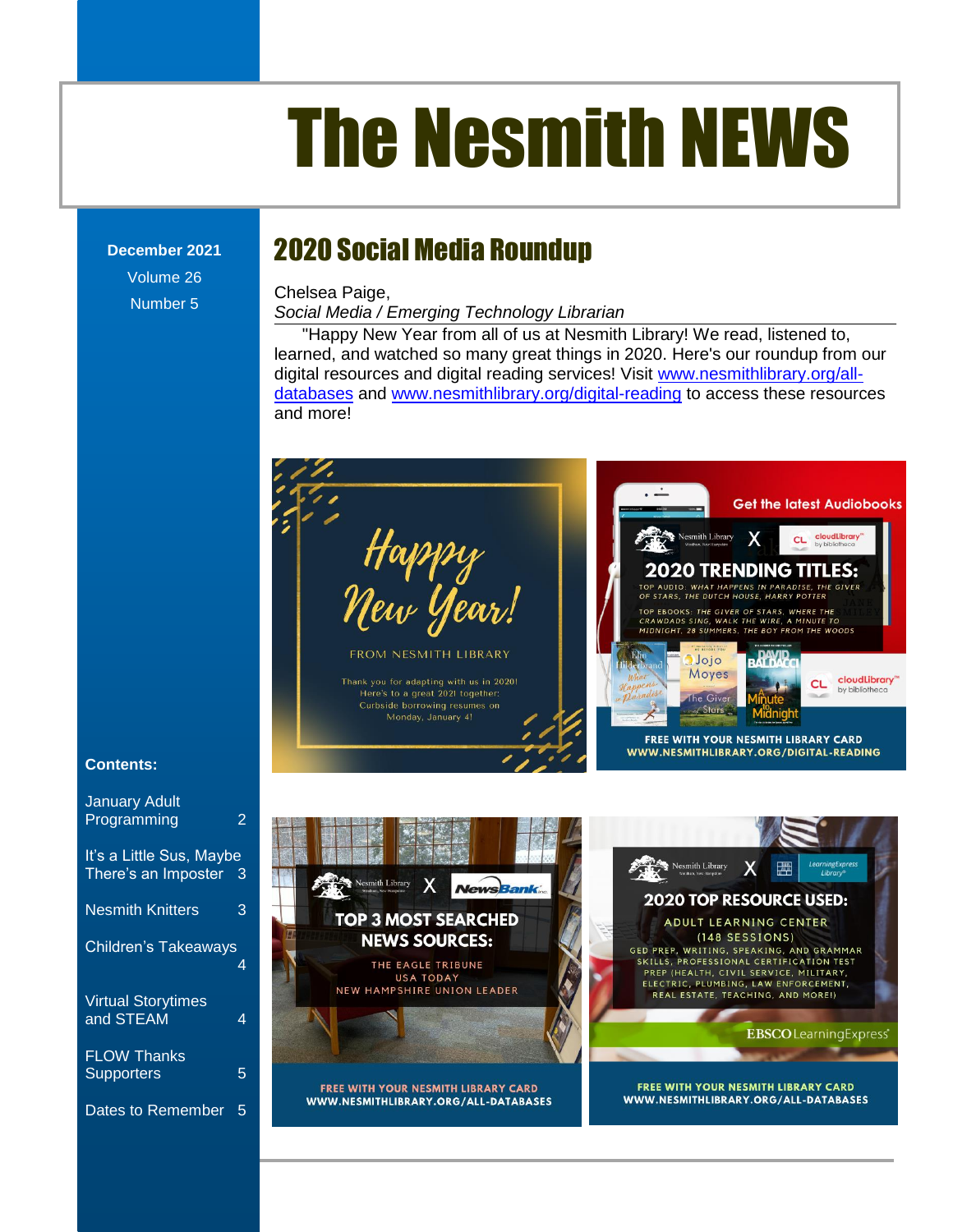# January Adult Programming

#### *Maria Schroeter,*

**Adult Programming Librarian** 

Good riddance 2020, and welcome 2021! Even though things year and the hope of brighter, healthier days is enough to make

cember, but the weather just<br> **Contract the could This month** uary 13 at 6:30 p.m. Early that **the state of the state of Art. Find out** week, I'll be sending out an email **week, and her art pro**with the link to our Zoom room. **Error Mark 1999 and South And The Commark of Andrew State And And State State State And State And State And State And State And State And State And State And State And State And State And S** Long Bright River by Liz Moore. If **Error Program is and the Comprogram is** and the Long Bright River by Liz Moore. If you didn't have a chance to read **with the Children's Children's Children's Children's Children's Children's Second Lines and Text of The Children's Second Lines and Text of The Children Second Lines and Text of The Childr** the book, no worries! Come to the the story of the story of tion is required. Register online by and mark your calendar; we typi-<br>cally meet every second Wednes-Virtual programming will continue, including our Nesmith Library Book Group. We had the best intentions of meeting outside in Deproved too cold. This month we'll meet virtually on Wednesday, Jan-This month we've been reading meeting and start with our next book (title to be revealed shortly!) and mark your calendar; we typiday of the month at 6:30 p.m. In order to participate, you must have a Nesmith Library card or a card from one of the libraries in our consortium, you need to be over the age of 16, and you must register. Email me at [mschroeter@](mailto:mschroeter@nesmithlibrary.org) [nesmithlibrary.org](mailto:mschroeter@nesmithlibrary.org) or call me at the library to register.

#### **Scattergories on Facebook**



Scattergories on Facebook is back! The week of January 4, I'll be

Loca hadahoo 2020, and work is the USS.<br>The 2021! Even though things Wednesday, and Friday. Respond Jane Oneail is an independent Supreme Court Cases [.........................................................................................................................](file:///C:/Users/Joyce/Documents/Nesmith/2013/Feb%202013/NN02_13.doc%23_Toc347430549)**Error! Bookmark not defined.** in the comments and see how crewon't change all that much right <sup>in</sup> the comments and see how cre- scholar and holds a master's in Art away, just the promise of a new ative you can be with your an- History from Boston University and and the hope of brighter. Swers! Our previous games have a master's in Art in Education from and the Reference Corners. nier days is enough to make the serve send they magnetic the manner of the computing term of the computer of th<br>Dimistic about the vear. Sponses from some very ingenious Hampshire native and has worked me optimistic about the year. Sponses from some very ingenious Hampshire native and has worked players. Go to Facebook and **the acaction Programs in Programs in Programs in Programs and Bookmark and Nesmith Library Book Group** search for Nesmith Library teemed cultural institutions, includ-New Non-Fiction Titles in the Children's Room [...................................................................................](file:///C:/Users/Joyce/Documents/Nesmith/2013/Feb%202013/NN02_13.doc%23_Toc347430558)**Error! Bookmark not defined.** ing the League of New Hampshire to Programming will contain the Village of the Village while you're can craftsmen, where she served as including our Nesmith Library to "like" our page while you're Craftsmen, where she served as posting games at noon on Monday, Wednesday, and Friday. Respond ative you can be with your anyielded some very imaginative responses from some very ingenious search for Nesmith Library (@nesmithlibrary) and don't forget there!

#### **Norman Rockwell**



New Non-Fiction Titles in the Children's Room [...................................................................................](file:///C:/Users/Joyce/Documents/Nesmith/2013/Feb%202013/NN02_13.doc%23_Toc347430588)**Error! Bookmark not defined.** Norman Rockwell is heralded  $\frac{1}{100}$  and start with our float.<br>(title to be revealed eberthal) for depicting and defining American www.nesmithlibrary.org/calendar life. He often captured bittersweet images of people experiencing universal and relatable feelings of being left out or left behind. Yet, as an artist working in the  $20<sup>th</sup>$  century, his works are curiously devoid of America's rich cultural and racial diversity. Join us (virtually) on Thursday, January 14 at 6:00 p.m. when we welcome back art historian Jane Oneail to guide us through an overview of Norman Rockwell's career, and explore more deeply the several poignant works about race in America that can be seen as an extension of Rockwell's earlier sense of the power of inclusion and exclusion. Each attendee will have the opportunity to pick up a free copy of *Friday Black* by Nana Kwame Adjei-Brenyah. These books were generously donated by Windham Citizens for Diversity, Equity + Inclusion

#### [\(www.windhamdei.org\)](http://www.windhamdei.org/).

et virtually on Wednesday. Janscholar and holds a master's in Art History from Boston University and a master's in Art in Education from at some of the state's most esteemed cultural institutions, includ-Craftsmen, where she served as Executive Director, and the Currier Museum of Art, where she held the role of Senior Educator. Jane has also taught at the college level for more about Jane, and her art programs, on her website:

for ages 16 and up, and registration is required. Register online by visiting

#### [www.nesmithlibrary.org/calendar.](http://www.nesmithlibrary.org/calendar)

After registering, you will receive a confirmation email containing information about joining the webinar. A huge thank you to the Friends of the Library of Windham (FLOW) for sponsoring this program! [www.flowwindham.org.](http://www.flowwindham.org/)

#### **Air-Dry Clay Trinket Dish**



On Thursday, January 21, stop by the library to pick up our adult takeaway craft, an Air-Dry Clay Trinket Dish! We'll provide the clay, the paints, and the paintbrush; you supply the creativity!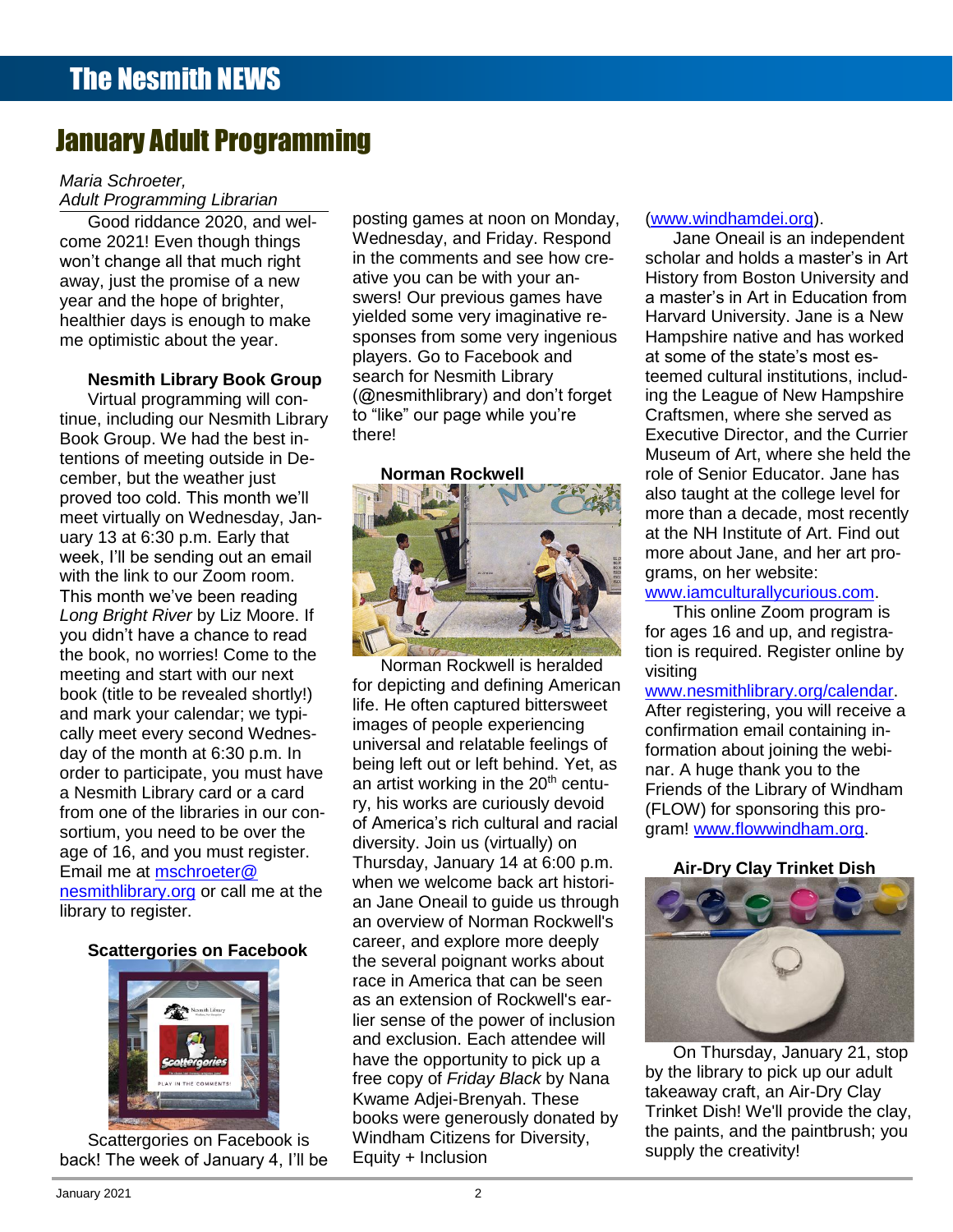# January Adult Programming (Continued)

This takeaway craft is for Nesmith patrons ages 18 and up, **Commit pairwing agogle for any of** There is a limit of one craft per household, and they are only available until our limited supplies

available drift our limited supplies on the carbotac borrowing table on them at <u>Hoomocto Chesnith</u><br>run out. Visit anytime during for you. curbside hours (10:00 a.m. – 7:00 p.m.) starting on Thursday, January 21, to pick up your craft. Call us re is a limit of one craft per at 603-432-7154 when you are at Nesmith Library at 432-7154 or the library, and we will put the bag ble until our limited supplies out on the curbside borrowing table Maria at mschroeter@nesmith for you. ehold, and they are only **the library, and we will put the bag** email Adult Programming Librarian, [s...........................................................................................................................................................](file:///C:/Users/Joyce/Documents/Nesmith/2013/Feb%202013/NN02_13.doc%23_Toc347430552)**Error! Bookmark not defined.**

If you have any questions about registration for any of these adult programs, please call the Nesmith Library at 432-7154 or Maria at [mschroeter@nesmith](mailto:mschroeter@nesmithlibrary.org) [library.org.](mailto:mschroeter@nesmithlibrary.org)

#### Toddler Story Time [..............................................................................................................................](file:///C:/Users/Joyce/Documents/Nesmith/2013/Feb%202013/NN02_13.doc%23_Toc347430557)**Error! Bookmark not defined.** New Non-Fiction Titles in the Children's Room ...................................................................................**Error! Bookmark not defined.** It's [a Little Sus, Maybe There's an Imposter](file:///C:/Users/Joyce/Documents/Nesmith/2013/Feb%202013/NN02_13.doc%23_Toc347430558)

#### [Dates to Remember............................................................................................................................................................................](file:///C:/Users/Joyce/Documents/Nesmith/2013/Feb%202013/NN02_13.doc%23_Toc347430559) 2 *Molly Pevna,*

## **Contents** *Youth/Teen Services Librarian*

**Contents** a little weird the past year, but I don't think there is anyone among New Year on Wednesday, Deus. So, what do we have planned cember 30. If you missed out, **Teen Advisory Group** January we have some big plans! some left! Programming may have looked for the upcoming year? Well, in

#### Upcoming Young Adult Events [............................................................................................................](file:///C:/Users/Joyce/Documents/Nesmith/2013/Feb%202013/NN02_13.doc%23_Toc347430584)**Error! Bookmark not defined.** From the Children's Room: February Vacation Programs ...................................................................**Error! Bookmark not defined.Teen January Takeaway Kit**



e upcoming year? Well, in example us a call, we might still have The Nesmith News, New York 2014. wend the past year, but in the happened right before the latter have.<br>think there is anyone among New Year on Wednesday, Deb, what do we have planned cember 30. If you missed out,<br>
be upcoming year? Well, in give us a call, we might still have<br>
any we have some big plans! Some left! The January Teen Takeaway cember 30. If you missed out, some left!

**The Digital Challenge.** We also have an exciting new **Example 2014 Books and Digital Challenge.** We also have an exciting new<br>program called the Tween Foodie Challenge! This program is for **Example 2008 WEBSITER ON OUR WEBSITE** younger teens, grades 5-8.  $S$  Danger. decis, grades 3-0. Upcoming Young Adult Events [............................................................................................................](file:///C:/Users/Joyce/Documents/Nesmith/2013/Feb%202013/NN02_13.doc%23_Toc347430584)**Error! Bookmark not defined.** will be happening on Wednesday, The Digital Challenger and Westerstein, Charles and Structure of The United States of The United States of The United States of The United States of The United States of The United States of The United States of The United **From the Children's Annuary 20. Bags can be picked Cuestions? Email Molly at Annuary 20. Bags can be picked Cuestions? Email Molly at Today of Time 1 Construction** Up during curbside hours (10:00 mpeyna@nesmithlibrary.org. Tweens will be taking home a themed bag of mystery ingredients and they have to use the ingredients and what they already have in their kitchen to make us on social media! The challenge

 $a.m. - 7:00 p.m.$ ) while supplies last.

#### **Teen Advisory Group**



**DERRANEWS.** Ingredients and what they already p.m. Wondering what TAG is and Supreme Court Cases [.........................................................................................................................](file:///C:/Users/Joyce/Documents/Nesmith/2013/Feb%202013/NN02_13.doc%23_Toc347430579)**Error! Bookmark not defined.** want to know more? Come sit in on **Dreams and the more in their knocket to make** want to know more it come sit in one **THE REPORT AFTER Something delicious!** After you a meeting to learn more about it or can share photos with us or tag apply online! You can register for **the Reference Corners:** The challenge the meeting through the Zoom link As always, we will have our Teen Advisory Group (TAG) meeting on Tuesday, January 5 at 6:30 apply online! You can register for on our website.

> Questions? Email Molly at [mpevna@nesmithlibrary.org.](mailto:mpevna@nesmithlibrary.org)

## s Nesmith Knitters

ters and crocheters who met at interested in joining them to share the state of the state of the state of the state of the state of the state The community group of knit-Nesmith Library prior to March 2020 have continued their meetings virtually, on the first and third

 $T_{\text{min}}$   $T_{\text{min}}$   $T_{\text{min}}$   $T_{\text{min}}$   $T_{\text{min}}$   $T_{\text{min}}$   $T_{\text{min}}$   $T_{\text{min}}$   $T_{\text{min}}$   $T_{\text{min}}$   $T_{\text{min}}$   $T_{\text{min}}$   $T_{\text{min}}$   $T_{\text{min}}$   $T_{\text{min}}$   $T_{\text{min}}$   $T_{\text{min}}$   $T_{\text{min}}$   $T_{\text{min}}$   $T_{\text{min}}$   $T_{\text{min}}$   $T_{\text{min}}$  have continued their meet-<br>
for the Zoom meeting information, irtually, on the first and third and with any questions! No level of **Example 19 and 19 and 20** Thursdays of each month. Anyone skill is required. Thursdays of each month. Anyone skill is required. ideas and enjoy one another's company is invited to contact Roberta at [roberta.yaffe@gmail.com](mailto:roberta.yaffe@gmail.com) skill is required.

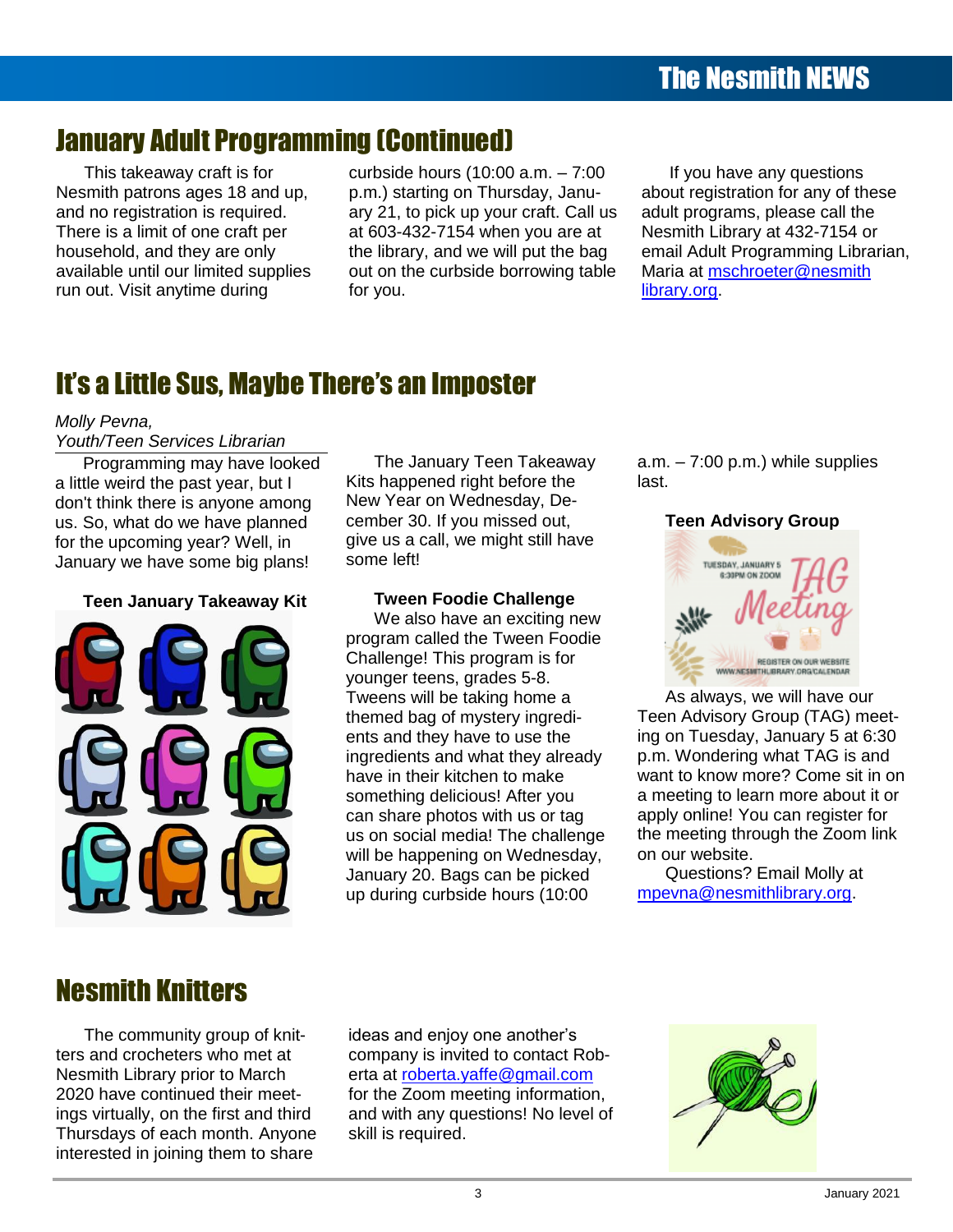# Children's Takeaways

*Azra Palo, Head of Youth Services*

# **Contents January Takeaway Crafts**

Every Monday (see website for curbside hours). No takeaway Monday, January 18.

Supplies are limited. All ages.

Stop by the library on Mondays you register!<br>Stop by the library on Mondays you register! starting January 4. Call the library **The Nesmith Library launched** special craits, storytimes, and<br>starting January 4. Call the library Get creative with our takeaway craft from the Nesmith Library! at 603-432-7154 when you are at the library, and we will put the craft out for your child. Questions?

#### Email our Head of Youth Services [apalo@nesmithlibrary.org.](mailto:apalo@nesmithlibrary.org)

#### **Februrary Storytime Kits**

ary 25.

tion and the above the ages of the surface of the surface of the child, and more!<br>et creative with our takeaway tion is required. Please make sure periode for a star time lite ore Kits are for ages 0-5. Registrayou register!

> The Nesmith Library launched a monthly storytime kit at the end of November 2020, and they have been a hit in the community! One

Janual y Takeaway Grafts and apalo@nesmithlibrary.org. The ster your family together and note rely ividities we we can<br>identic ages, so that we can real order nours). No takeaway **Example Tellur and Storythme Kits**<br>and the age appropriate crafts! ay, January 18. The Monday, Janu- Provide the age appropriate claim. No registration necessary. The same area and the second of the second of the second of the second and the second of the second of the second of the second of the second of the second of the second of the second of the seco o registration recessary. The Reference Corner and the Registration recessary.<br>iee ere limited. All egee storytime kit per family. Please reg-Kits will include a virtual takeout child, and more!

et creative with our takeaway and its required. Flease make sure<br>From the Necesith Library and to include your obild's ago when From the Nesmith Library! The include your child's age when the Nesmith Library in the study of the study of the ry Jamuary 4. Cameric indiary<br>1.120.7454 when you are at a proportive top time kit at the end more! Questions? Email Head of ry month and join us virtually for special crafts, storytimes, and Youth Services Azra Palo [apalo@nesmithlibrary.org.](mailto:apalo@nesmithlibrary.org)

#### $\blacksquare$  Nesmitimes and CTEAM with  $\blacksquare$ Supreme Court Cases [.........................................................................................................................](file:///C:/Users/Joyce/Documents/Nesmith/2013/Feb%202013/NN02_13.doc%23_Toc347430579)**Error! Bookmark not defined.** Virtual Storytimes and STEAM

Dreams [................................................................................................................................................](file:///C:/Users/Joyce/Documents/Nesmith/2013/Feb%202013/NN02_13.doc%23_Toc347430580)**Error! Bookmark not defined.** [New DVD.............................................................................................................................................](file:///C:/Users/Joyce/Documents/Nesmith/2013/Feb%202013/NN02_13.doc%23_Toc347430581)**Error! Bookmark not defined.** *Azra Palo*

### **Contents Toddler Storytime**

10:30 a.m.

welcome. Registration required. quired. The contract of the contract of the contract of the contract of the contract of the contract of the contract of the contract of the contract of the contract of the contract of the co New Non-Fiction Titles in the Children's Room ...................................................................................**Error! Bookmark not defined.** s sing, and maybe dance. This pro-Ages 18 mo-3 yrs. Siblings Join us for toddler time with Miss Chris! We will read stories, gram is for toddlers ages 18 months to 3 years supervised by an adult caregiver. Toddler time lasts approximately 20-25 minutes. Questions? Email Ms. Chris at [csavukinas@nesmithlibrary.org.](mailto:csavukinas@nesmithlibrary.org)



#### **Preschool Storytime**

Monday, January 11 **Monday, January 21** Monday, January 21 Monday, January 21 Monday, January 21 Monday, January 21 Thursday, January 21 10:30 a.m. Ages 3-5 yrs. Registration required.

our region and required.<br>
It's time for a special January Thick up your kit supplies start-It's time for a special January storytime! We'll be singing songs January 21 at 10:30 a.m. via [mpevna@nesmithlibrary.org.](mailto:mpevna@nesmithlibrary.org)

#### **Baby Storytime**

Wednesday January 27 10:30 a.m.

Join us for baby storytime! We [apalo@nesmithlibrary.org.](mailto:apalo@nesmithlibrary.org)

**STEAM @ Nesmith Library** Pick-up Monday, January 11 (see website for curbside hours).

[s...........................................................................................................................................................](file:///C:/Users/Joyce/Documents/Nesmith/2013/Feb%202013/NN02_13.doc%23_Toc347430582)**Error! Bookmark not defined.** The Reference Corner: Pollution [.........................................................................................................](file:///C:/Users/Joyce/Documents/Nesmith/2013/Feb%202013/NN02_13.doc%23_Toc347430583)**Error! Bookmark not defined.** Optional Zoom: Thursday January 14 at 4:00 p.m.

 $10:30$  a.m.  $10:30$  a.m.  $\qquad \qquad$  Recommended ages 5+. ges 18 mo-3 yrs. Siblings The Ages 3-5 yrs. Registration re-<br>
Younger siblings welcome. Registration required.

In us for todaler time with  $R = 0$  is time for a special January  $R = 100$  and  $R = 100$  and  $R = 100$  and  $R = 100$ The Reference Corner: Politic Corner: Politic Corner and Corner in the American Corner in the American School of District Only and the American School of District Only and District Only and District Only and District Only Chris! We will read stories, www.storytime! We'll be singing songs www.ing Monday, January 11 Families and maybe dance. This pro- and reading books around a spe- will work in teams. Join us on Zoom is for toddlers ages 18 cial theme! So join us on Thursday, Thursday, January 14 at 4:00 p.m. ns to 3 years supervised by January 21 at 10:30 a.m. via to share your creations virtually. New Non-Fiction Titles in the Children's Room [...................................................................................](file:///C:/Users/Joyce/Documents/Nesmith/2013/Feb%202013/NN02_13.doc%23_Toc347430558)**Error! Bookmark not defined.** ult caregiver. Toddler time Zoom. Questions? Email Molly at You do not need to attend the will work in teams. Join us on Zoom Thursday, January 14 at 4:00 p.m. You do not need to attend the Zoom event in order to complete the STEAM craft. Questions? Email our Head of Youth Services at [apalo@nesmithlibrary.org.](mailto:apalo@nesmithlibrary.org)